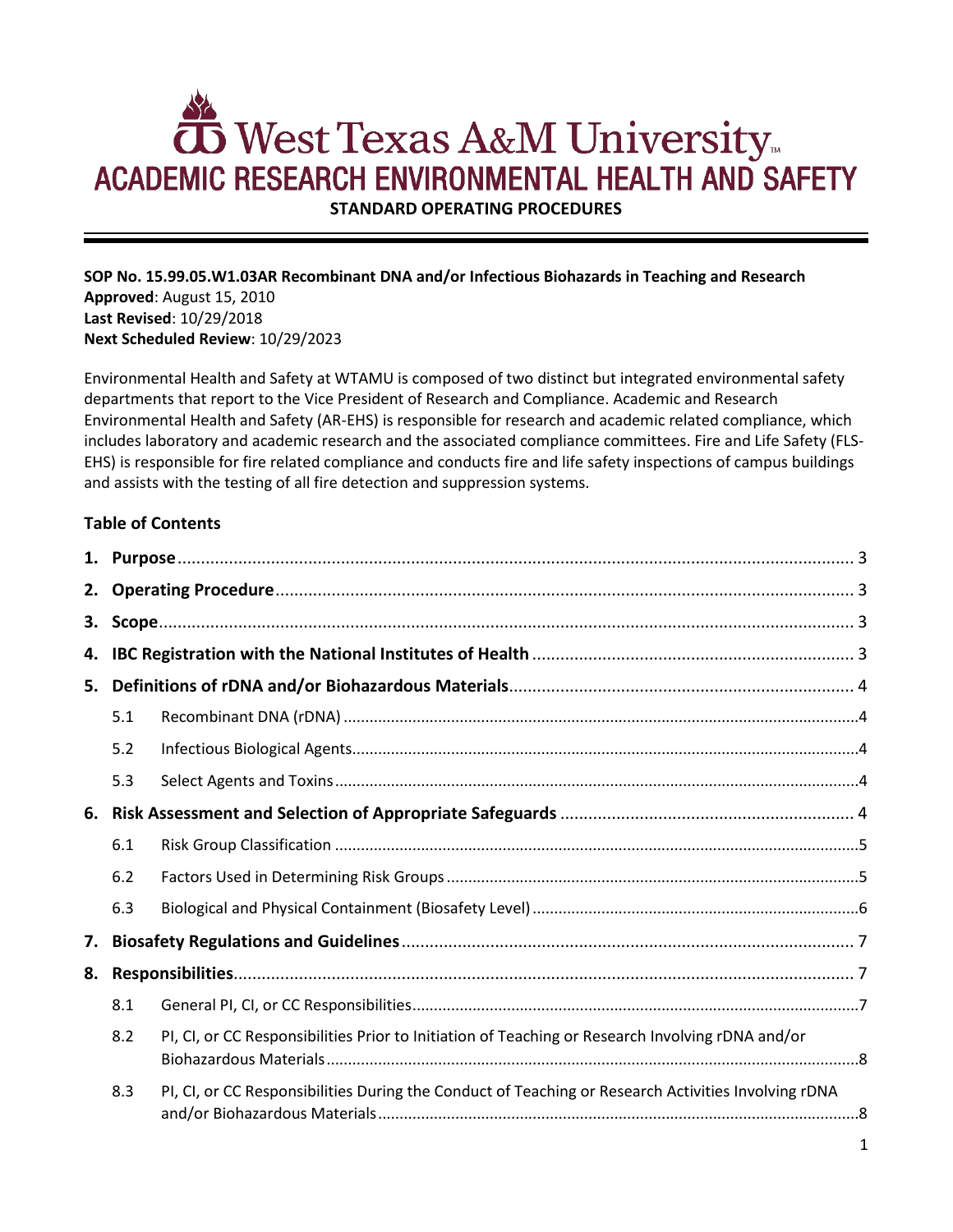|    | 8.4  |                                                                                        |  |  |  |  |  |
|----|------|----------------------------------------------------------------------------------------|--|--|--|--|--|
|    | 8.5  |                                                                                        |  |  |  |  |  |
|    | 8.6  |                                                                                        |  |  |  |  |  |
|    | 8.7  | PI, CI, or CC Responsibilities Regarding Access to Teaching or Research Facilities 10  |  |  |  |  |  |
|    | 8.8  |                                                                                        |  |  |  |  |  |
| 9. |      |                                                                                        |  |  |  |  |  |
|    | 1)   |                                                                                        |  |  |  |  |  |
|    | 2)   |                                                                                        |  |  |  |  |  |
|    | 3)   | Teaching or research that requires IBC approval include those that involve:  11        |  |  |  |  |  |
|    | 9.1  |                                                                                        |  |  |  |  |  |
|    | 9.2  |                                                                                        |  |  |  |  |  |
|    | 9.3  |                                                                                        |  |  |  |  |  |
|    | 9.4  |                                                                                        |  |  |  |  |  |
|    | 9.5  |                                                                                        |  |  |  |  |  |
|    | 9.6  |                                                                                        |  |  |  |  |  |
|    | 9.7  |                                                                                        |  |  |  |  |  |
|    | 9.8  |                                                                                        |  |  |  |  |  |
|    |      |                                                                                        |  |  |  |  |  |
|    | 9.9  |                                                                                        |  |  |  |  |  |
|    |      |                                                                                        |  |  |  |  |  |
|    | 10.1 | IBC Review of Teaching and/or Research Involving rDNA and/or Biohazardous Materials 16 |  |  |  |  |  |
|    | 10.2 |                                                                                        |  |  |  |  |  |
|    | 10.3 | Length of Approval of IBC Permits Involving rDNA and/or Biohazardous Materials  18     |  |  |  |  |  |
|    | 10.4 |                                                                                        |  |  |  |  |  |
|    |      |                                                                                        |  |  |  |  |  |
|    |      |                                                                                        |  |  |  |  |  |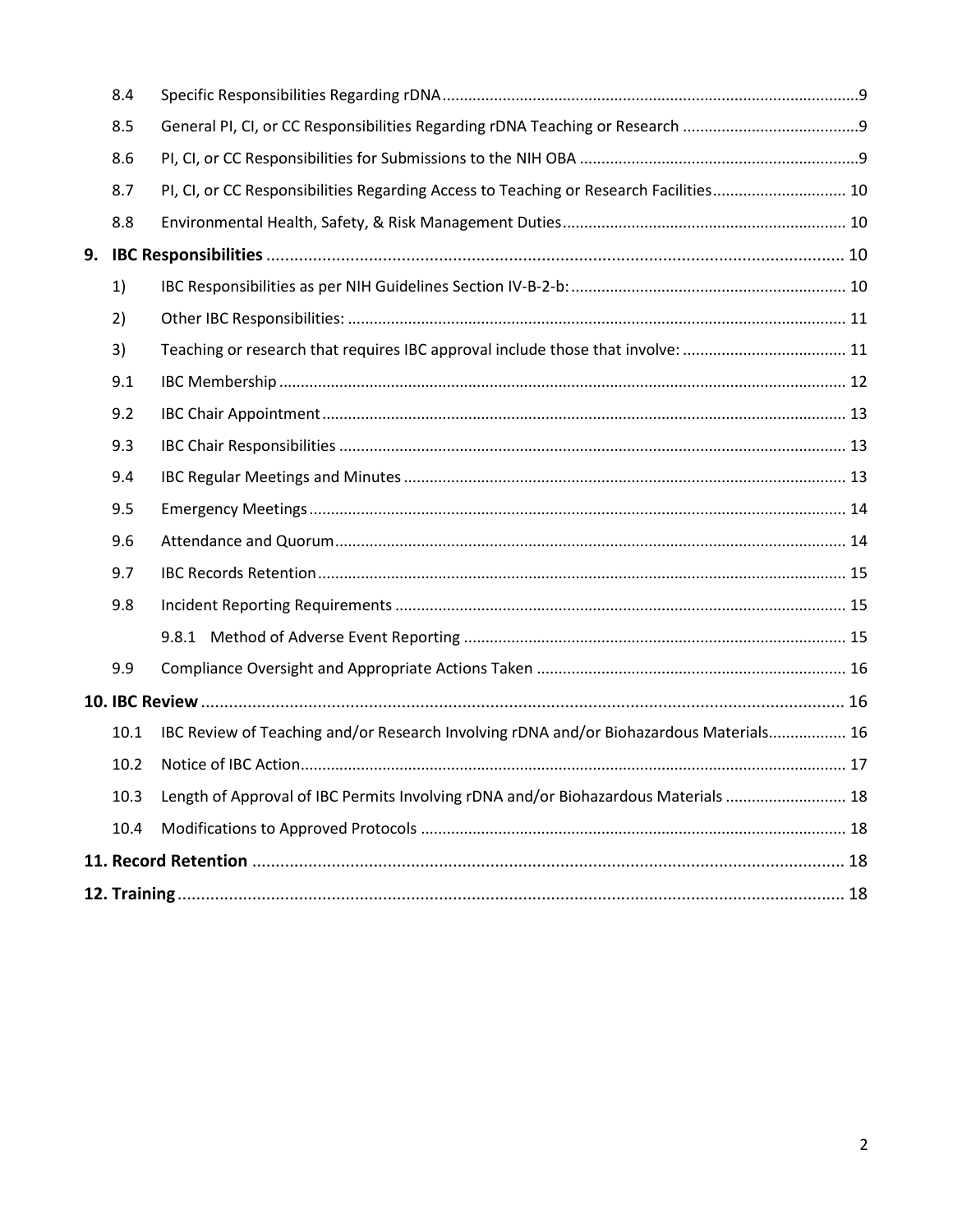## <span id="page-2-0"></span>**1. Purpose**

The West Texas A&M University Institutional Biosafety Committee (IBC) is responsible for the review of research and teaching activities that involve biological agents, toxins, or recombinant DNA (rDNA). This review process ensures that all University activities comply with government regulations set forth by the National Institutes of Health (NIH) and the Centers for Disease Control and Prevention (CDC). The IBC shall consist of University faculty and community representatives as set forth by the *NIH Guidelines*, and will meet monthly, or on an as-needed basis, to review faculty research proposals that involve biological agents, toxins, or rDNA and biosafety issues at the University. Other than compliance with federal agencies, the main goal of the IBC is to minimize risks to faculty, staff, students, facilities, the community, and the environment while using rDNA and biohazardous materials. The IBC also ensures compliance with laws and regulations regarding the receipt, use, storage, and transfer/shipping of biohazardous materials. The IBC policies outline the processes that must be followed when obtaining, using, storing, transferring, or destroying biohazardous or potentially biohazardous materials and all IBC policies should be used in conjunction with other pertinent University policies and procedures.

# <span id="page-2-1"></span>**2. Operating Procedure**

The Vice President for Research and Compliance is the designated Institutional Official and is ultimately responsible for the compliance of the policies and procedures described here. The IBC will review and approve or reject all required activities involving any known or potential rDNA/biohazardous materials unless those materials are exempt under federal regulations and the procedures set forth in this operating procedure.

## <span id="page-2-2"></span>**3. Scope**

This policy applies to all activities, teaching and research, that involve rDNA and/or biohazardous materials as defined in Section 5, below, that are:

- $\triangleright$  Conducted by university employees and students;
- $\triangleright$  Conducted using property and/or facilities owned by the university; and/or
- $\triangleright$  Stored at any university owned facility.

The IBC policies and procedures apply to all faculty, staff, students, visitors, and agents (and their employees) that are engaged in teaching or research activities involving rDNA and/or biohazardous materials.

## <span id="page-2-3"></span>**4. IBC Registration with the National Institutes of Health**

The IBC will maintain active registration with the NIH Office of Biotechnology Activities (OBA) for purposes of rDNA research. A report will be filed with the OBA at the beginning of each fiscal year that includes an updated list of IBC members, which indicates the role, contact information, and biosketches of each member. The OBA will be notified immediately upon a change in IBC membership, and this notice will include a revised list of members, contact information, and biosketches. It is the responsibility of the IBC Chair to notify the OBA of changes in IBC membership and for submitting the annual report on behalf of the university.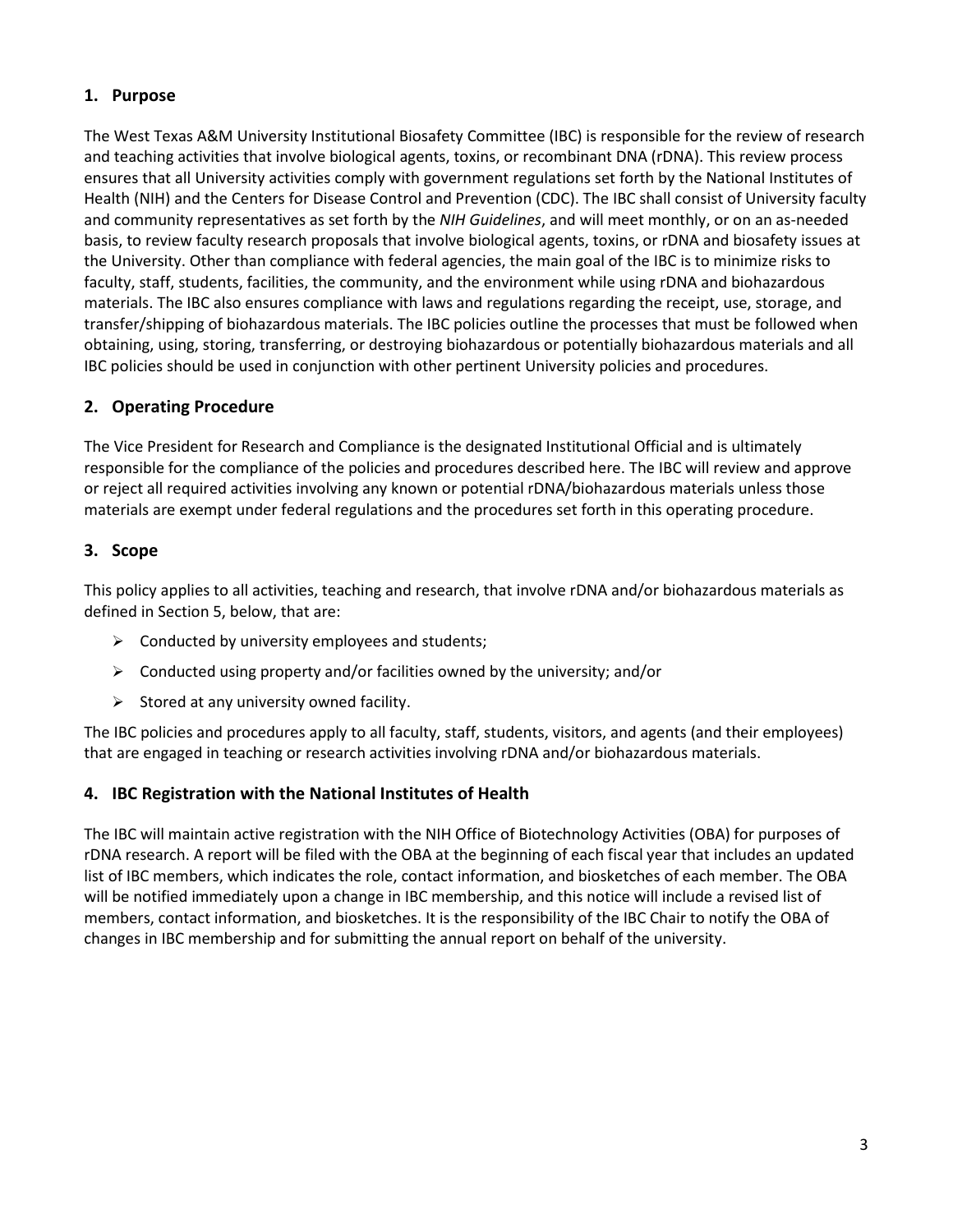# <span id="page-3-0"></span>**5. Definitions of rDNA and/or Biohazardous Materials**

## <span id="page-3-1"></span>5.1 Recombinant DNA (rDNA)

The *NIH Guidelines for Research Involving Recombinant DNA Molecules* define rDNA molecules as either (1) molecules that are constructed outside living cells by joining of natural or synthetic DNA segments to DNA molecules that can replicate in a living cell, or (2) molecules that result from the replication of those described in (1) above. Synthetic DNA segments that have the potential to produce harmful or potentially harmful polynucleotides or polypeptides (e.g. toxins, pharmacologically active agents) are considered equivalents to their natural DNA counterparts.

## <span id="page-3-2"></span>5.2 Infectious Biological Agents

Infectious biological agents include biological agents and/or biologically derived materials that present or potentially present a risk to the health and welfare of humans or animals whether directly through infection or indirectly through damage to the environment. Categories of potentially infectious biological materials include:

- $\triangleright$  Human, animal, and plant pathogens (bacteria, parasites, fungi, viruses, prions);
- $\triangleright$  All human and non-human primate blood, blood products, tissues, and bodily fluids;
- $\triangleright$  Cultured cells and potentially infectious agents that may contain or can support the proliferation of unfixed clinical specimens, and infected or potentially infected animals and animal tissues.

## <span id="page-3-3"></span>5.3 Select Agents and Toxins

The Department of Health and Human Services (HHS), Centers for Disease Control and Prevention (CDC), and the United States Department of Agriculture (USDA) have identified select agents and toxins that have a high potential to pose a major threat to public, animal, or plant health. These agents are subject to protocol and regulatory oversight by these agencies. The HHS/CDC list of select agents and toxins (including those that overlap with the USDA) are identified at 42 CFR 73.3 (HHS list) and 42 CFR 73.4 (Overlap list). The USDA list of select agents and toxins are identified at 9 CFR 121.3.

## *Because WTAMU does not have a permit of registration with the CDC or USDA the receipt, use, or storage of select agents and toxins will be reviewed on an individual basis.*

# <span id="page-3-4"></span>**6. Risk Assessment and Selection of Appropriate Safeguards**

Teaching or research activities that involve rDNA and/or biohazardous materials are classified on the basis of potential risk to humans. Risk classification determines the type of biological and physical containment level(s). There are no facilities currently at the university certified to conduct Biosafety Level 3 (BSL-3) or BSL-4 research or teaching. The primary investigator (PI), course instructor (CI), or course coordinator (CC) have the primary responsibility to conduct initial risk assessments and determine the appropriate level of risk and biological/physical containment level prior to the possession or usage of rDNA and/or biohazardous material.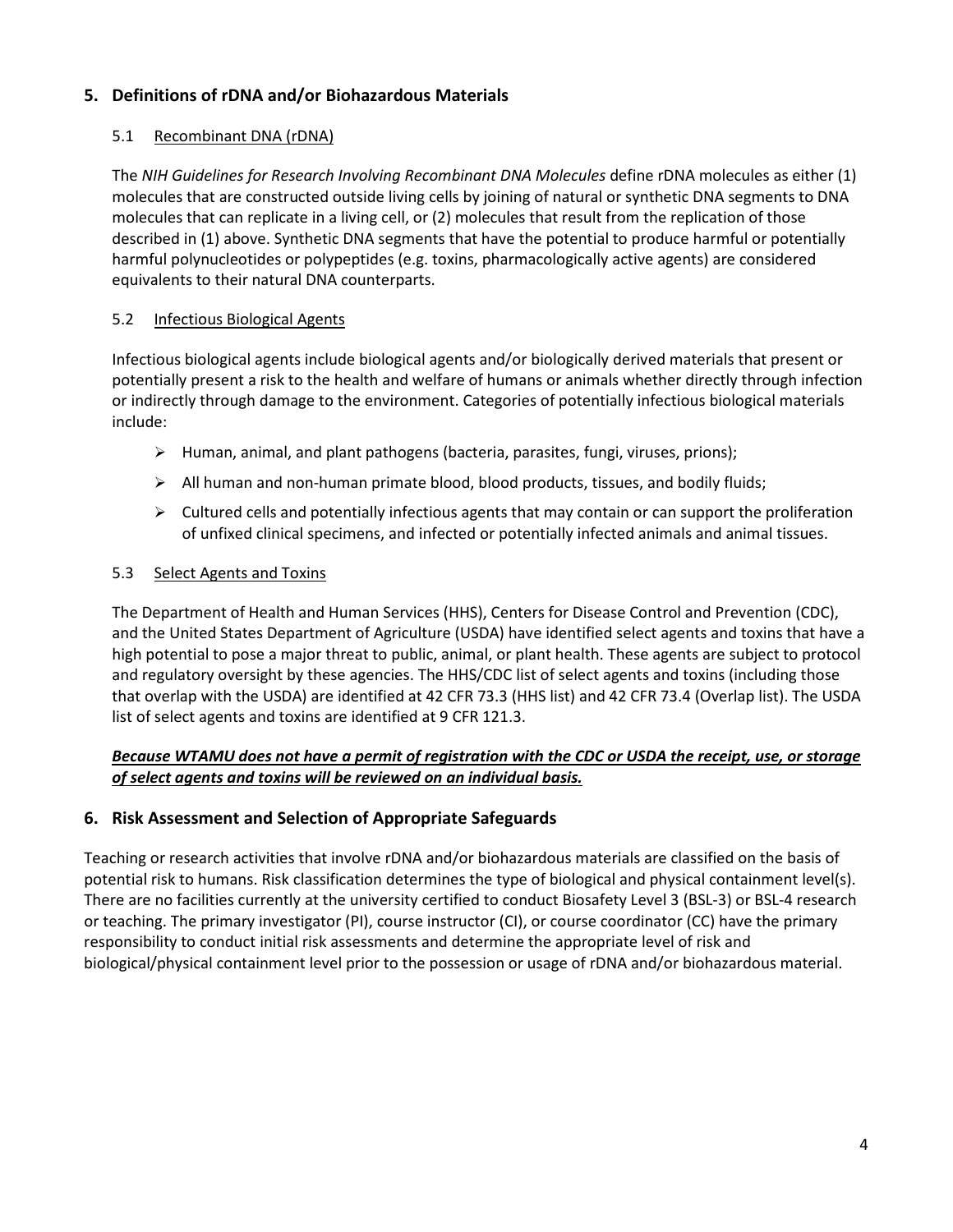The initial level of risk and biological/physical containment levels for rDNA and/or biohazardous materials is submitted to the IBC, and is subject to review and approval by the IBC. The Institutional Biological Safety Officer (BSO) and/or Director of Academic and Research Environmental Health and Safety (AR-EHS) may make risk and biological/physical containment level recommendations to the IBC for all teaching or research involving rDNA and/or biological hazards.

## <span id="page-4-0"></span>6.1 Risk Group Classification

Agents are classified into four Risk Groups according to their relative pathogenicity for healthy adult humans. These four Risk Groups are as follows:

- $\triangleright$  Risk Group 1 (RG-1) Agents that are not associated with disease in healthy adult humans.
- $\triangleright$  Risk Group 2 (RG-2) Agents that are associated with human disease which is rarely serious and for which preventative or therapeutic interventions are *often* available.
- $\triangleright$  Risk Group 3 (RG-3) Agents that are associated with serious or lethal human disease for which preventative or therapeutic interventions *may* be available.
- $\triangleright$  Risk Group 4 (RG-4) Agents that are likely to cause serious or lethal human disease for which preventive or therapeutic interventions are *not usually* available.

The following resources are available for reference when determining the risk group of a particular rDNA and/or biohazardous agent:

- *NIH Guidelines*, Appendix B, *Classification of Human Etiologic Agents on Basis of Hazards*.
- ▶ BMBL, Section VII, Agent Summary Statements.
- Canadian Laboratory Biosafety Guidelines.
- World Health Organization Biosafety Guidelines.
- American Biological Safety Association's Risk Group Classification for Infectious Agents.
- ▶ American Tissue Culture Collection.

## <span id="page-4-1"></span>6.2 Factors Used in Determining Risk Groups

In addition to the Risk Group of the respective agent, the following factors should also be considered in assessing risk and determining the level of physical and biological containment:

- $\triangleright$  Pathogenicity of the biohazardous material Disease incidence and severity.
- $\triangleright$  Virulence The relative pathogenicity of the agent and any virulence factors.
- $\triangleright$  Operations The method by which the agent will be utilized during the teaching or research.
- $\triangleright$  Route of transmission The potential for aerosol transmission.
- $\triangleright$  Stability of the agent Factors such as desiccation, exposure to sunlight or UV light, or exposure to chemical disinfectants.
- $\triangleright$  Infectious dose and communicability of the agent The range from the healthiest immunized individual to the individual with the least resistance.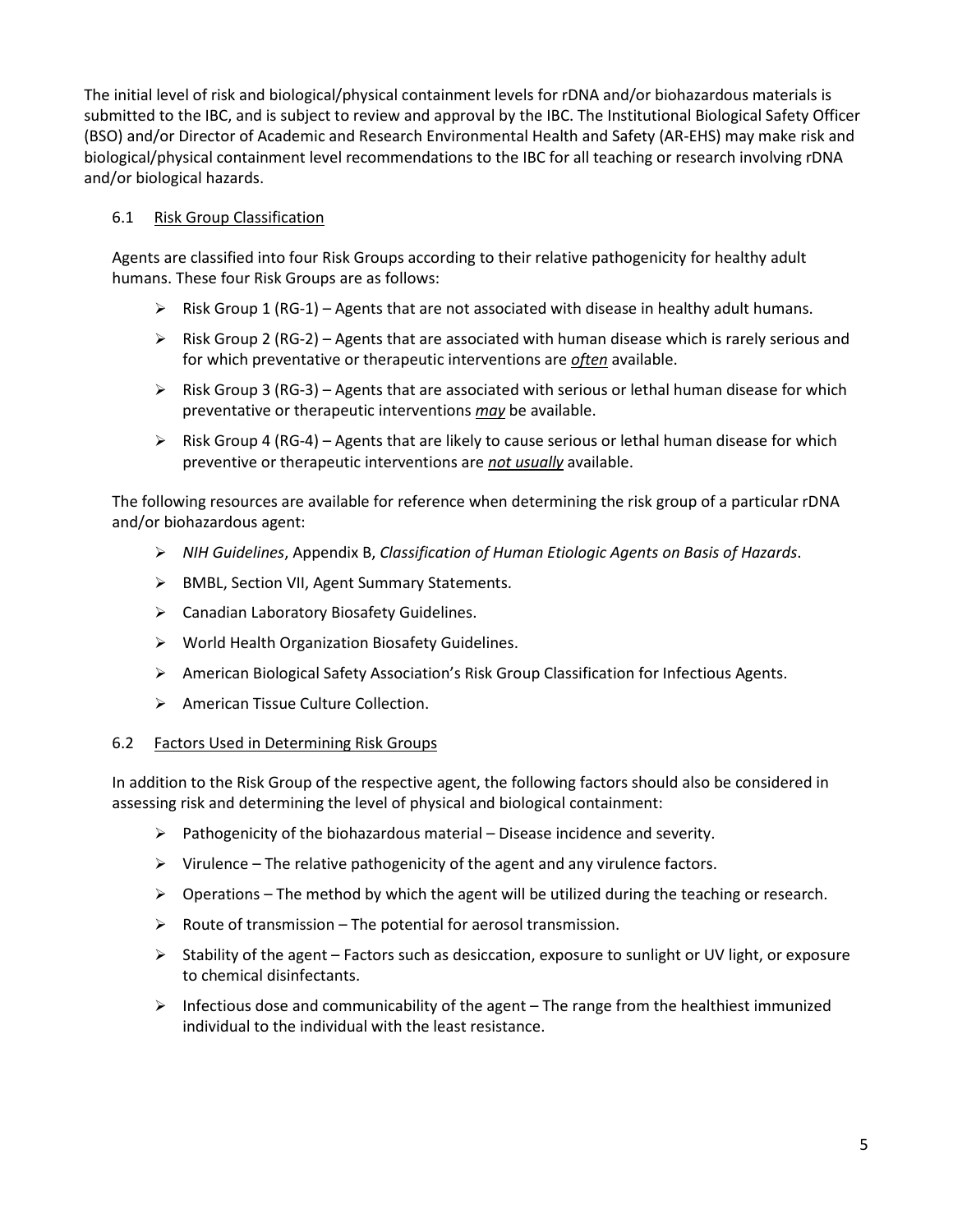- $\triangleright$  Concentration of the agent The concentration of the agent and the activities planned.
- $\triangleright$  Origin of the biohazardous materials Factors such as geographic location, host, and nature of the source.
- $\triangleright$  Availability of data from animal studies Can be useful in the absence of data from studies involving humans.
- $\triangleright$  Established availability of immunizations/vaccines and/or treatment The unavailability or limited supply of immunizations/vaccines and/or treatment may impact the risk involved in the use of biohazardous materials.
- $\triangleright$  Gene product effects such as toxicity, physiological activity, and allergenicity
- $\triangleright$  Any strain that is known to be more hazardous than the wild-type strain should be considered for handling at a higher containment level. Certain attenuated strains, or strains that have lost certain virulence factors, may qualify for a reduction in the containment level compared to the wild-type strain. See *NIH Guidelines*, Section V-B, and Sections I-IV.

#### <span id="page-5-0"></span>6.3 Biological and Physical Containment (Biosafety Level)

The final assessment of risk, based on the agent's Risk Group and other risk factors, should be utilized to determine the appropriate biosafety level (BSL-1 or BSL-2) for the rDNA and/or biohazardous materials. Note that West Texas A&M University does not have facilities for BSL-3 or BSL-4 containment, and no teaching or research involving the use or possession of agents requiring these levels of containment will be permitted in or on any university-owned property. The level of biosafety describes the degree of physical and biological containment required to contain rDNA and/or biohazardous materials in order to reduce or eliminate the potential for exposure of all personnel whether inside or outside of the facility, as well as the environment.

Following is a general description of the acceptable biosafety levels at West Texas A&M University:

- $\triangleright$  Biosafety Level 1 (BSL-1) Suitable for work involving biohazardous materials of a minimal potential hazard to personnel and the environment.
- $\triangleright$  Biosafety Level 2 (BSL-2) Suitable for work involving biohazardous materials of a moderate potential hazard to personnel and the environment. The biohazardous materials are associated with human disease which is rarely serious and for which preventative or therapeutic interventions are often reliable.

There are specific biosafety levels for work with rDNA and/or biohazardous agents involving plants or animals. Additional information on these can be found in the BMBL and the *NIH Guidelines* Section III and Appendix P (plants) and Q (animals). Following is a general description of the acceptable plant and animal biosafety levels at West Texas A&M University:

- $\triangleright$  Plant Biosafety Level 1 (BSL-1P) Suitable for work with plants that have low environmental risk and no evidence of harmful impact, survival, or spread.
- $\triangleright$  Plant Biosafety Level 2 (BSL-2P) Suitable for work with plants that could live in the environment with negligible impact, or impact could be readily managed. Includes transgenics capable of interbreeding with weeds/related species, transgenics that use the entire genome of an indigenous infectious agent/pathogen, and plant-associated, indigenous or exotic microbes that are potentially harmful, but harm could be managed.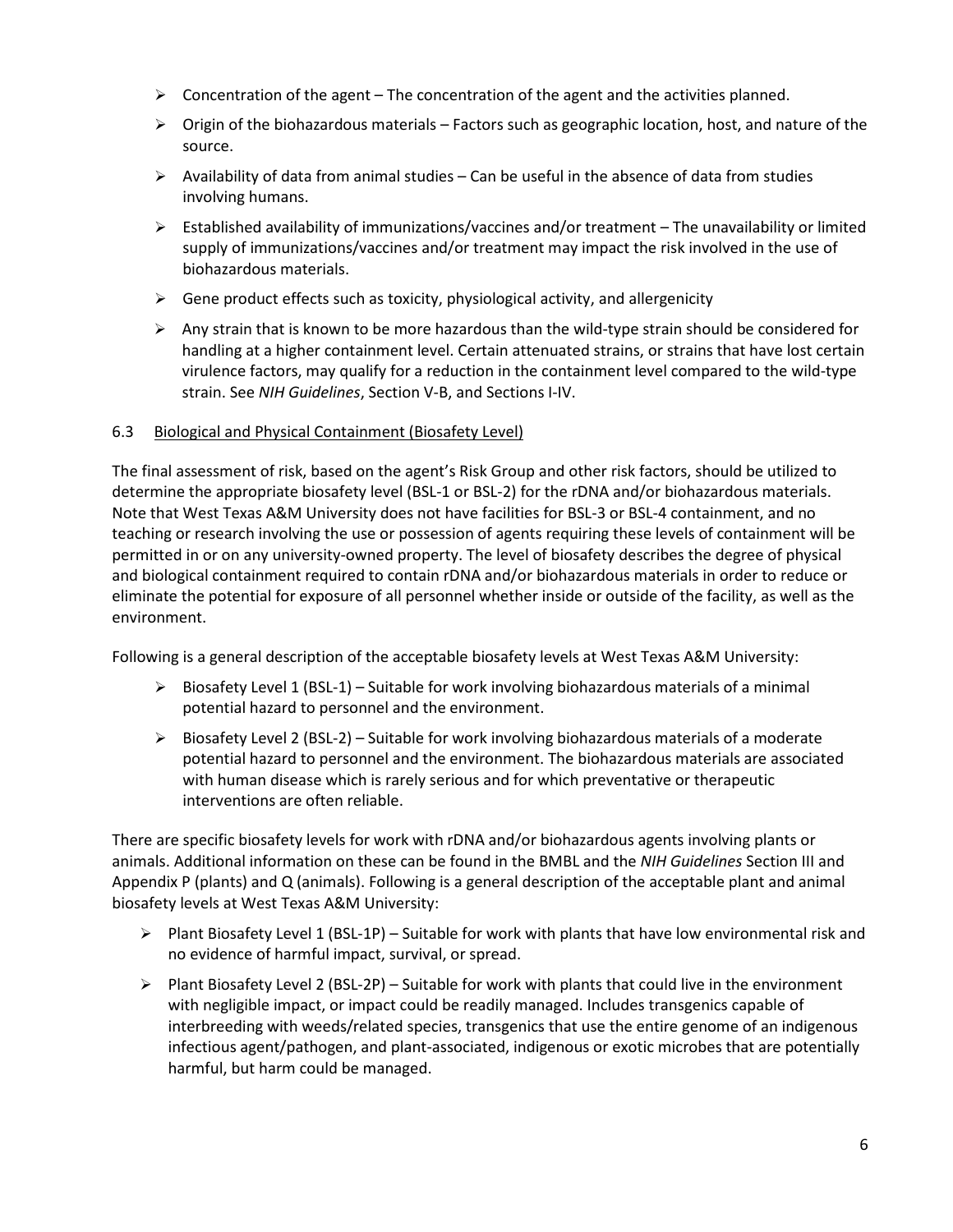- $\triangleright$  Animal Biosafety Level 1 (ABSL-1) Suitable for work involving well characterized agents that are not known to cause disease in immunocompetent adult humans, and present minimal hazard to personnel and the environment.
- $\triangleright$  Animal Biosafety Level 2 (ABSL-2) Suitable for work involving laboratory animals infected with agents associated with human disease and pose moderate hazards to personnel and the environment.

## <span id="page-6-0"></span>**7. Biosafety Regulations and Guidelines**

These IBC policies are based upon the following regulations and guidelines:

- *[NIH Guidelines for Research Involving Recombinant DNA Molecules \(NIH Guidelines\):](https://osp.od.nih.gov/wp-content/uploads/NIH_Guidelines.html)* If the university conducts or sponsors rDNA teaching or research covered by the *NIH Guidelines*, it is responsible for ensuring that such teaching or research is conducted in compliance with these guidelines. This requires a combined effort of the PI, CI, or CC along with the IBC, AR-EHS, BSO and University Official(s). This document provides guidelines for constructing and handling rDNA molecules and organisms containing rDNA molecules and is available online.
- *[Biosafety in Microbiological and Biomedical Laboratories](https://www.cdc.gov/biosafety/publications/bmbl5/index.htm)* (BMBL): This document is published by the CDC and NIH and contains guidelines for microbiological practices, safety equipment, and facilities that constitute the four biosafety levels, and is considered to be the standard for biosafety. This document is available online.

## <span id="page-6-1"></span>**8. Responsibilities**

The responsibility for biosafety in teaching and research ultimately lies with the Vice President of Research and Compliance who oversees the IBC, AR-EHS, the BSO, and faculty and staff who obtain, possess, or use rDNA and/or biohazardous materials. It is the role of the IBC to review, approve/reject, and provide oversight and guidance to individuals at the university or that use property owned by the university that seek to use or possess rDNA and/or biohazardous materials for teaching and research. Regardless, the possession and/or use of rDNA and/or biohazardous materials at the university or in conjunction with the university must be conducted with safeguards in place to protect against environmental release.

## <span id="page-6-2"></span>8.1 General PI, CI, or CC Responsibilities

The PI, CI, or CC shall:

- $\triangleright$  Not initiate or modify any teaching or research involving rDNA and/or biohazardous materials subject to IBC approval under these IBC policies or *NIH Guidelines* until the proposed teaching or research modification(s) has been approved by the IBC.
- $\triangleright$  Immediately report any significant problems or accidents and illnesses to the AR-EHS safety officer, the BSO, the IBC Chair, and any other university committee that has reviewed and approved the research activity (e.g. IACUC, IRB, radiation).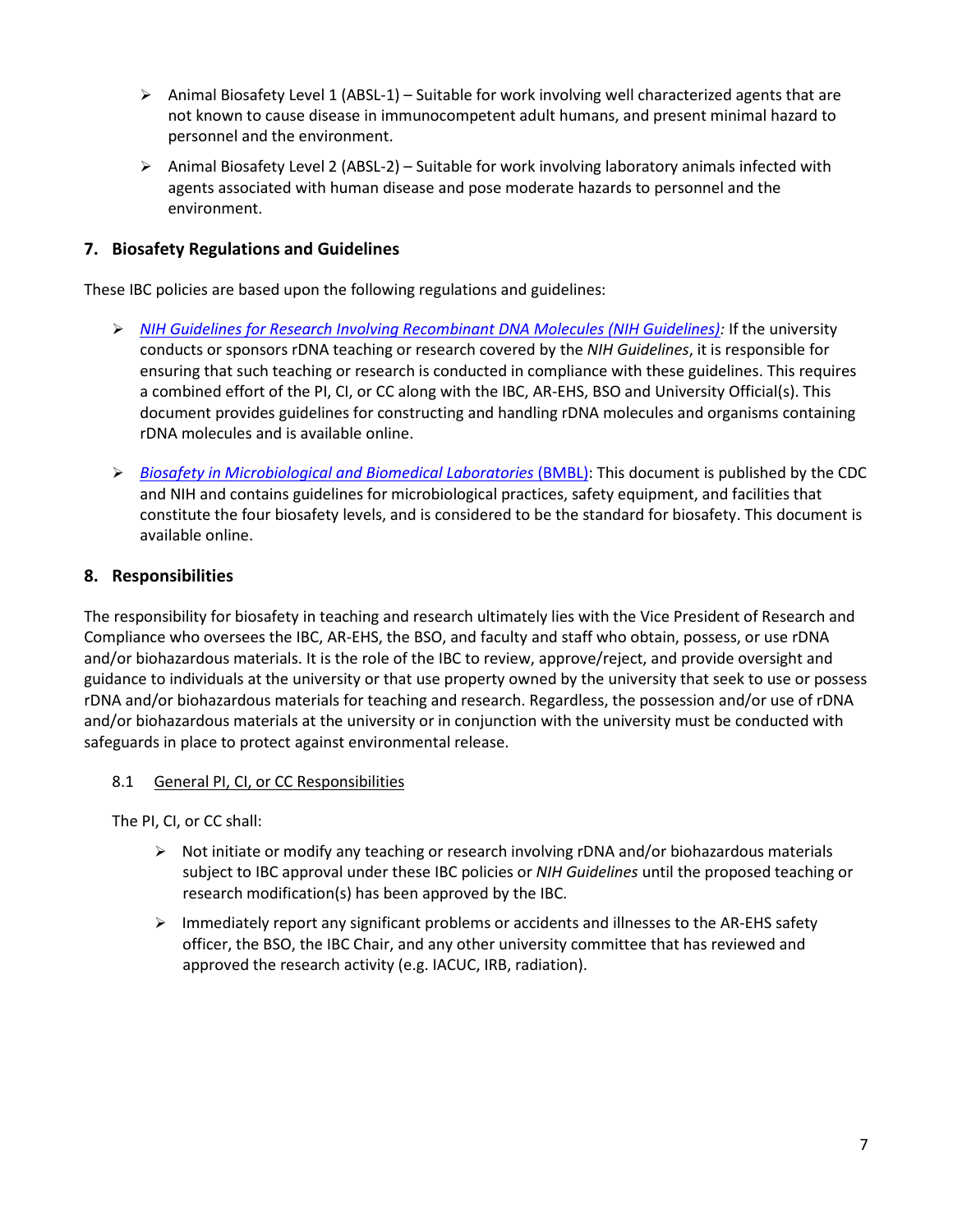$\triangleright$  Comply with all local, state, and federal requirements when teaching or research involves rDNA and/or biohazardous materials.

#### <span id="page-7-0"></span>8.2 PI, CI, or CC Responsibilities Prior to Initiation of Teaching or Research Involving rDNA and/or Biohazardous Materials

Prior to initiation of teaching or research involving rDNA and/or biohazardous materials, the PI, CI, or CC must do the following:

- $\triangleright$  Review all applicable guidelines and regulations and become familiar with all safety procedures and requirements related to the rDNA and/or biohazardous materials involved.
- $\triangleright$  Develop Standard Operating Procedures (SOPs) incorporating biosafety procedures and a biosafety manual prepared specifically for the teaching or research classroom or laboratory. Each manual must include the protocol submitted to the IBC which describes the potential biohazards and the precautions to be taken (e.g. hazards and risks, immunizations, personal protective equipment, decontamination, storage and disposal, and spill procedures). Copies of this manual must be located in each teaching and research classroom or laboratory and made readily accessible to all personnel including the IBC Chair and safety officer.
- $\triangleright$  Establish policies and procedures to limit access to only those individuals who have been properly advised on all potential hazards and meet specific entry requirements (e.g. immunization, training on use of protective clothing/gear).
- $\triangleright$  Instruct all personnel and students on the potential hazards associated with the teaching or research activities, the necessary precautions to prevent exposures, and exposure evaluation procedures. Ensure that all personnel receive annual training updates or additional training as necessary for all procedural and/or policy changes.
- $\triangleright$  Instruct personnel and students in aseptic techniques and in the biology of the organisms or agents used so that potential biohazards are understood and appreciated.
- $\triangleright$  Instruct and train personnel and students in the practices and techniques required to ensure safety and the procedures for dealing with and reporting accidents, spills, and illnesses.
- $\triangleright$  Comply with all required occupational health requirements including ensuring that all personnel know the reasons and provisions for precautionary medical practices implemented and ensure they are offered, at no cost, appropriate immunizations or tests for the biohazardous materials handled or potentially present.

## <span id="page-7-1"></span>8.3 PI, CI, or CC Responsibilities During the Conduct of Teaching or Research Activities Involving rDNA and/or Biohazardous Materials

During teaching, research or any other use of rDNA or biohazardous materials, the PI, CI, or CC must:

- $\triangleright$  Limit or restrict access to the teaching or research laboratory or classroom when work with the rDNA and/or biohazardous materials is in progress, including a determination of who may be at increased risk.
- $\triangleright$  Provide personal protective equipment required for work with the respective rDNA and/or biohazardous material.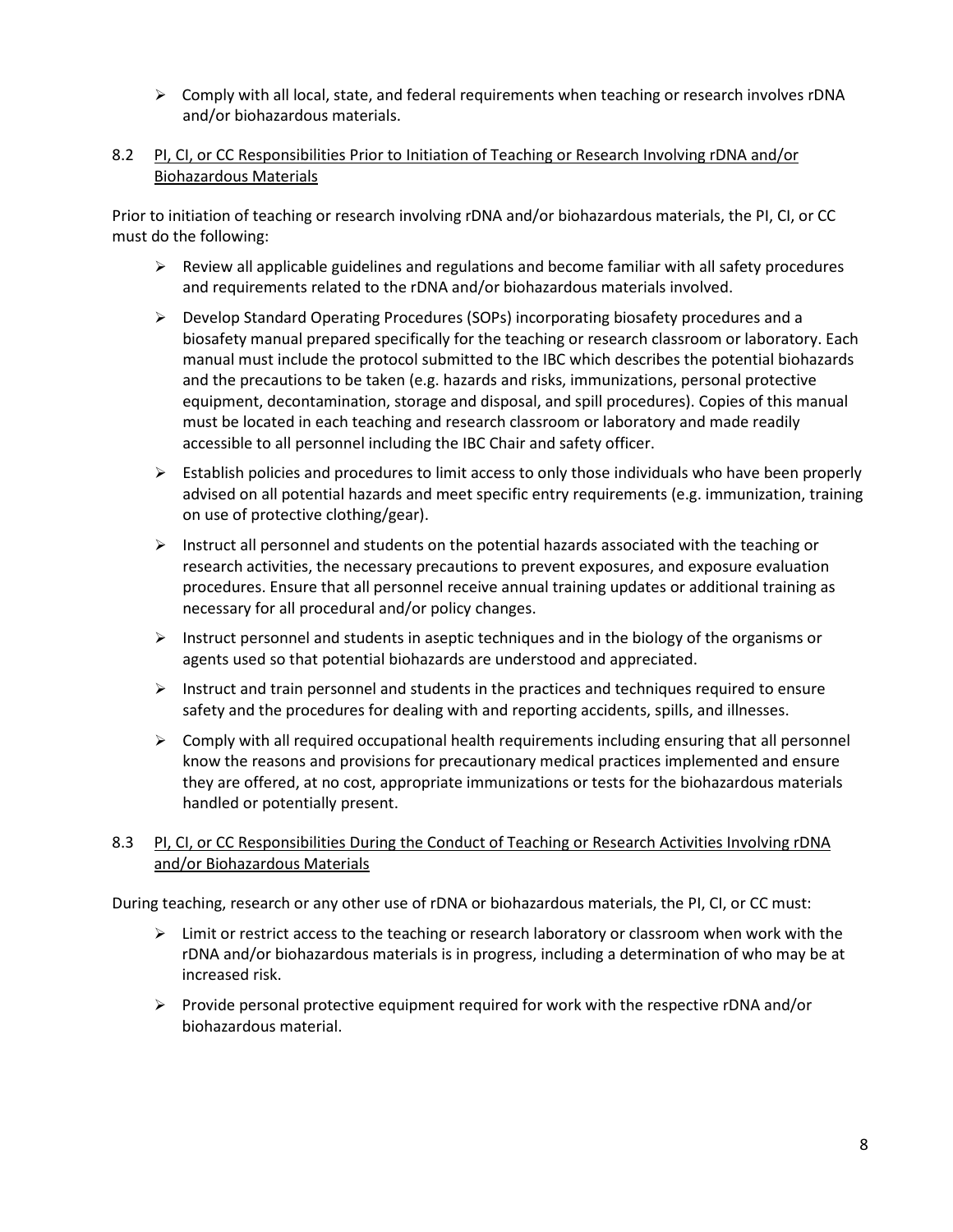- $\triangleright$  Supervise the safety performance of the teaching or research staff and personnel to ensure that the required safety practices and techniques are employed.
- $\triangleright$  Correct work errors and conditions that may result in the release of rDNA and/or biohazardous materials.
- $\triangleright$  Ensure the integrity of the biological and physical containment (biosafety level).
- $\triangleright$  Ensure the security of rDNA and/or biohazardous materials at all times.

#### <span id="page-8-0"></span>8.4 Specific Responsibilities Regarding rDNA

The *NIH Guidelines* are applicable to all rDNA research conducted within the United States. It is the responsibility of the university to ensure that rDNA teaching or research conducted at or sponsored by the university, irrespective of the funding source, complies with the *NIH Guidelines* as a condition for NIH funding of such teaching or research at the university. All rDNA teaching or research conducted at this university, regardless of the funding source, must comply with the *NIH Guidelines*.

#### <span id="page-8-1"></span>8.5 General PI, CI, or CC Responsibilities Regarding rDNA Teaching or Research

In addition to all responsibilities discussed above, the PI, CI, or CC must:

- $\triangleright$  Not initiate or modify any rDNA research which requires prior IBC approval prior to initiation, until that research or the proposed modification(s) has been approved by the IBC and has met all other requirements of the *NIH Guidelines*.
- Determine whether experiments are covered by Section III-E, *Experiments that Require Institutional Biosafety Committee Notice Simultaneous with Initiation*, of the *NIH Guidelines*, and ensure that all appropriate procedures are followed.
- Report any significant problems with the *NIH Guidelines*, or any significant teaching or research related accidents and illnesses to the BSO, the IBC Chair, Research Compliance Officer (RCO; as appropriate), and any other appropriate university committees that have approved the research.
- Report any new information bearing on the *NIH Guidelines* to the IBC and to the NIH OBA.

#### <span id="page-8-2"></span>8.6 PI, CI, or CC Responsibilities for Submissions to the NIH OBA

As per Section IV-B.7b of the *NIH Guidelines*, the PI, CI, or CC must:

- $\triangleright$  Submit information to the NIH OBA, with notice to the IBC, for certification of new host-vector systems.
- Petition the NIH OBA, with notice to the IBC, for proposed exemptions to the *NIH Guidelines*.
- $\triangleright$  Petition the NIH OBA, with notice to the IBC, for approval to conduct teaching or research specified in *NIH Guidelines* Section III-A-1, *Major Actions under the NIH Guidelines*, and Section III-B, *Experiments that Require NIH OBA and Institutional Biosafety Committee Approval before Initiation*.
- $\triangleright$  Petition the NIH OBA, with notice to the IBC, for determination of containment of experiments requiring case-by-case review.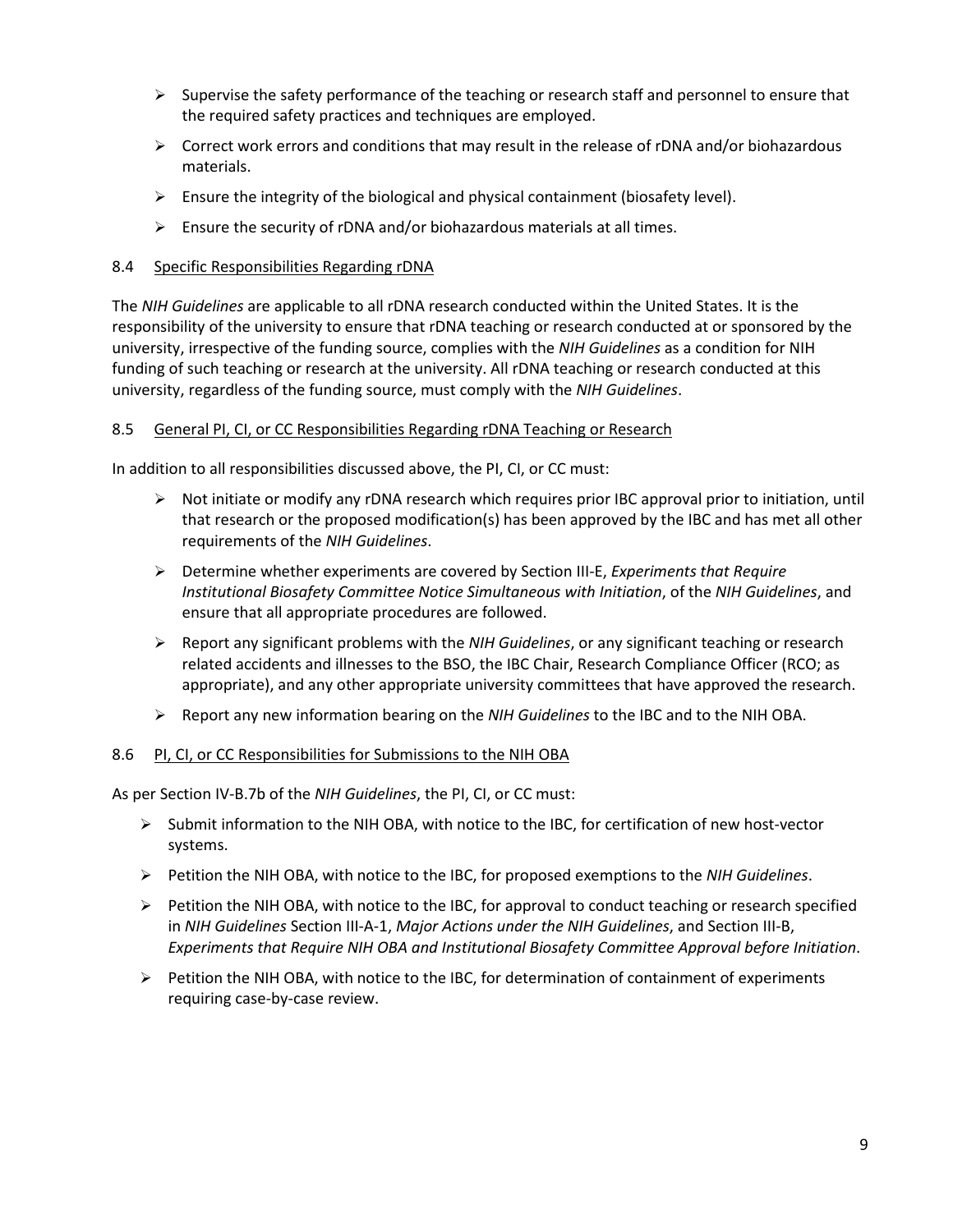$\triangleright$  Petition the NIH OBA, with notice to the IBC, for determination of containment for experiments not covered by the *NIH Guidelines*.

## <span id="page-9-0"></span>8.7 PI, CI, or CC Responsibilities Regarding Access to Teaching or Research Facilities

All teaching and research facilities are property of the university and subject to university rules on access. All faculty, staff, and personnel are required to allow access to their facilities that are registered for rDNA and/or biohazardous materials to the IBC, BSO, AR-EHS, and the RCO director for routine laboratory inspections.

#### <span id="page-9-1"></span>8.8 Environmental Health, Safety, & Risk Management Duties

It is the responsibility of the Vice President of Research and Compliance and the Director of the Academic and Research Environmental Health and Safety Office to provide access to a Biological Safety Officer to aid in the protection from possession or use of rDNA and/or biohazardous materials. The safety officer's duties include, but are not limited to:

- $\triangleright$  Periodic (minimum of one per fiscal year) inspections of all laboratories and classrooms conducting rDNA and/or biohazardous research to ensure that proper standards are strictly followed;
- Reporting to the IBC Chair any significant problems, violations of *NIH Guidelines*, and any significant accidents or illnesses of which he/she becomes aware;
- $\triangleright$  Assist the PI, CI, or CC with the development of emergency plans for handling accidental spills and personnel contamination;
- $\triangleright$  Investigate accidents involving rDNA and/or biohazardous materials;
- $\triangleright$  Provide information on spills and incidents to the IO who will inform public health officials;
- $\triangleright$  Provide advice on laboratory security; and
- $\triangleright$  Provide advice to the IBC, faculty, and staff on safety procedures

## <span id="page-9-2"></span>**9. IBC Responsibilities**

According to the NIH OBA:

"Institutional Biosafety Committees (IBCs) were established under the *NIH Guidelines for Research Involving Recombinant DNA Molecules* to provide local review and oversight of research utilizing rDNA. Over time, many institutions have chosen to assign to their IBCs the responsibility of reviewing a variety of experimentation that involves biological materials (e.g. infectious agents) and other potentially hazardous agents (e.g. carcinogens). This additional responsibility is assigned entirely at the discretion of the institution."

The responsibilities of the IBC at the university include the following:

- <span id="page-9-3"></span>1) IBC Responsibilities as per NIH Guidelines Section IV-B-2-b:
	- $\triangleright$  Review and approval of teaching or research involving rDNA that is sponsored by or conducted at the University for compliance with the *NIH Guidelines*. This relates to initial and annual review of approval and modifications to all proposals and activities.
	- $\triangleright$  Assess facilities, procedures, practices, training, and expertise of personnel taking part in teaching or research involving rDNA.
	- Notify the PI, CI, or CC and RCO (as appropriate) of the IBC's review results, including approval or rejection.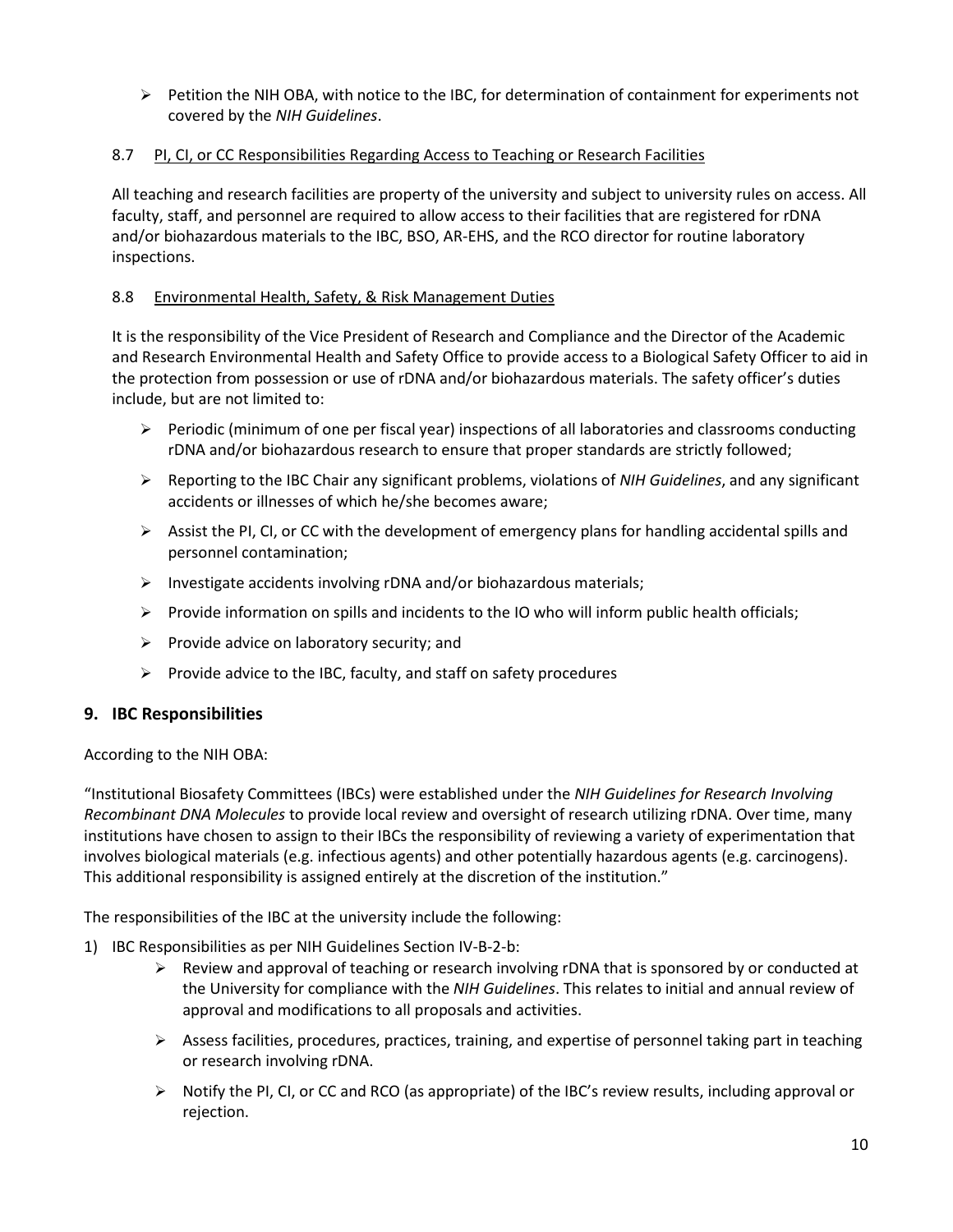- $\triangleright$  Assess, modify and finalize containment levels for teaching or research involving rDNA.
- $\triangleright$  Adopt and implement emergency plans set forth with the assistance of the safety officer for accidental spills and personnel contamination resulting from rDNA research.
- Review and report, along with the BSO, any significant problems with or violations of the *NIH Guidelines*, accidents, or illnesses to the IO (the Vice President of Research and Compliance) and to the NIH OBA as per section IV-B-1-j of the *NIH Guidelines*.
- <span id="page-10-0"></span>2) Other IBC Responsibilities:
	- $\triangleright$  Develop appropriate procedures to supervise the possession and/or use of rDNA and/or biohazardous materials as required by the NIH and/or BMBL.
	- $\triangleright$  Suspend or terminate IBC protocol approval for any teaching or research involving rDNA and/or biohazardous materials immediately upon the finding of noncompliance or that such use or possession poses an immediate threat to the health and safety of the community.
	- $\triangleright$  Review the IBC policies and procedures and modify as necessary to ensure compliance with federal, state, and university requirements.
	- $\triangleright$  Review all teaching and research protocols that include the possession or use of rDNA and/or biohazardous materials for compliance with the *NIH Guidelines* and the BMBL. As part of this review process, the IBC will:
		- Conduct an assessment of the containment levels (BSL-1 or BSL-2) as required by Section III-A-3 of the *NIH Guidelines*.
		- Conduct an assessment of the facilities, procedures, practices, training, and expertise of personnel involved in teaching or research using rDNA and/or biohazardous materials.
		- Ensure compliance with the *NIH Guidelines* and BMBL for all surveillance, data reporting, and adverse event reporting requirements.
- <span id="page-10-1"></span>3) Teaching or research that requires IBC approval include those that involve:
	- $\triangleright$  Pathogens and potential pathogens of humans, animals, or plants that are classified by the American Tissue Culture Collection (ATCC) as Biosafety Level 2 (BSL-2) or higher and/or are listed by the American Biological Safety Association (ABSA) as Risk Group 2 or higher (based on the *NIH Guidelines* and/or *BMBL*).
	- $\triangleright$  Human-derived materials that contain or potentially contain human pathogens (including human blood, blood components, and unfixed tissue).
	- $\triangleright$  Non-human primate-derived materials that contain or potentially contain human pathogens (including non-human primate blood, blood components, and unfixed tissues).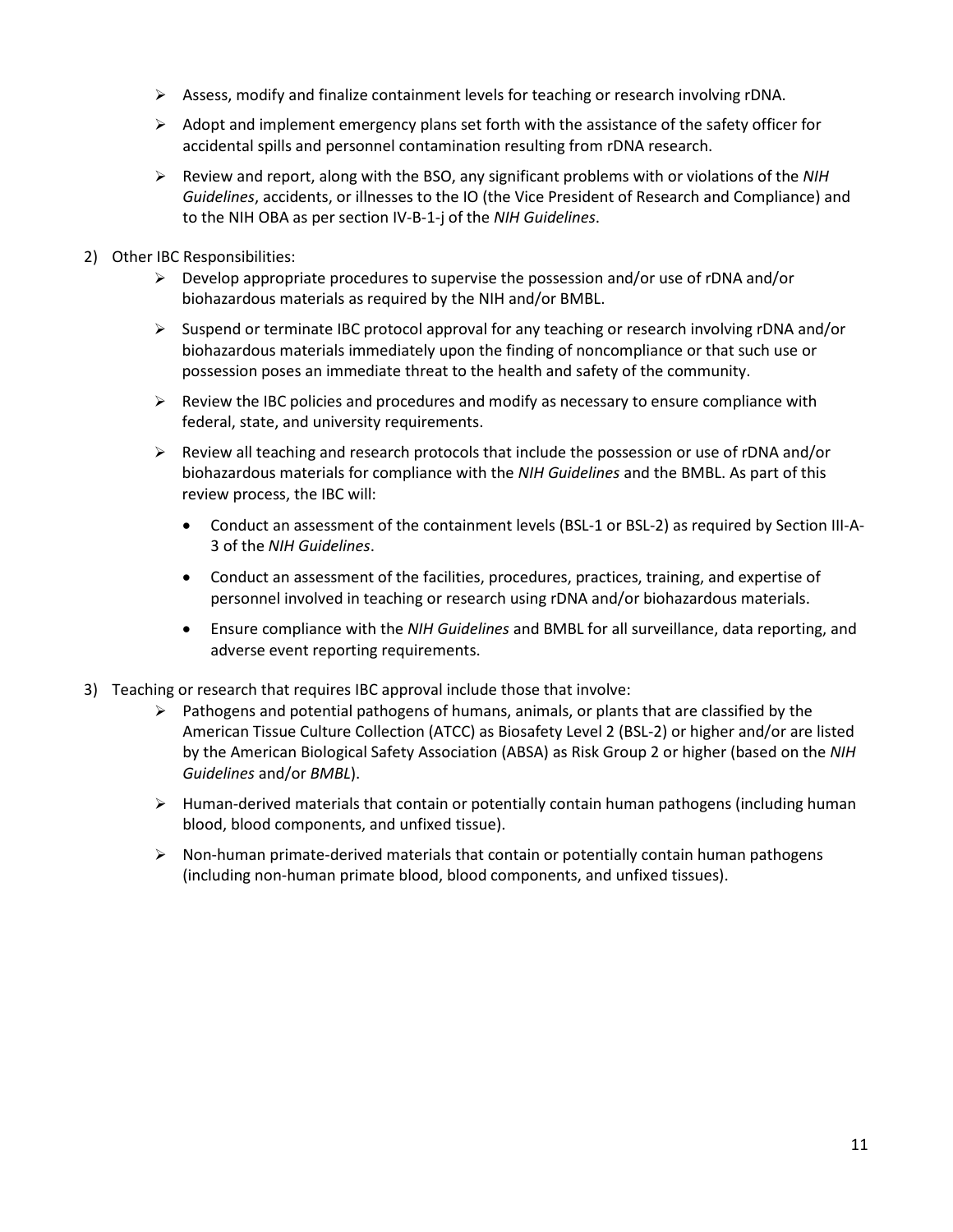- $\triangleright$  Use of all cell lines, whether human or non-human primate, that are classified as BSL-2 or higher by the ATCC and/or as Risk Group 2 or higher by the ABSA (based on the *NIH Guidelines* and *BMBL*).
- $\triangleright$  Recombinant DNA and recombinant RNA including creation or use of transgenic plants and animals.
- $\triangleright$  Select agents and toxins (se[e List of Agents and Toxins\)](https://www.selectagents.gov/SelectAgentsandToxinsList.html) including strains and amounts exempted from the select agent regulations.
- Any material(s) (pathogenic or nonpathogenic) requiring a CDC import license or a USDA permit.
- $\triangleright$  The deliberate transfer of drug resistance trait(s) to microorganisms that are not known to acquire the trait naturally.
- The deliberate transfer of rDNA or DNA or RNA derived from rDNA into human research participants (human gene transfer).
- $\triangleright$  The deliberate formation of rDNA containing genes for the biosynthesis of toxin molecules lethal for vertebrates at an LD50 of less than 100 ng/kg.
- Using Risk Group 2 or Risk Group 3 agents as host-vector systems.
- $\triangleright$  The cloning of DNA from Risk Group 2 or greater agents into non-pathogenic prokaryotes or lower eukaryotic host-vector systems.
- $\triangleright$  Whole animals in which the animal's genome has been altered by stable introduction of rDNA or DNA derived into the germ-line (transgenic animal).
- $\triangleright$  Viable rDNA-modified microorganism tested on whole animals.
- $\triangleright$  Genetically engineered plants by rDNA methods.
- $\triangleright$  More than 10 liters of culture (over the entire length of the project) and/or one liter in a 24-hour period.
- $\triangleright$  The formation of rDNA molecules containing two-thirds or more of the genome of a eukaryotic virus.

**NOTE:** Teaching or research requiring BSL-2 containment must be reviewed and approved prior to the initiation of experiments. Teaching or research involving select agents and/or select toxins will be reviewed on an individual bases, and that involving BSL-3 or BSL-4 containment will not be approved.

#### <span id="page-11-0"></span>9.1 IBC Membership

Per the NIH OBA, the IBC is composed of at least five voting members who are appointed by the Vice President of Research and Compliance and will serve three-year terms. Members must represent the faculty and the community at large, and will have experience and expertise in rDNA and the ability to assess the safety of teaching and research involving rDNA and/or biohazardous materials. The committee will be able to identify potential risks to public health, animal and plant health or products, and the environment posed by possessing or using such materials. The IBC will be composed of the following:

- $\triangleright$  At least one individual with expertise in rDNA technology and/or biological safety and/or physical containment.
- $\triangleright$  At least one scientist with expertise in biological safety and physical containment.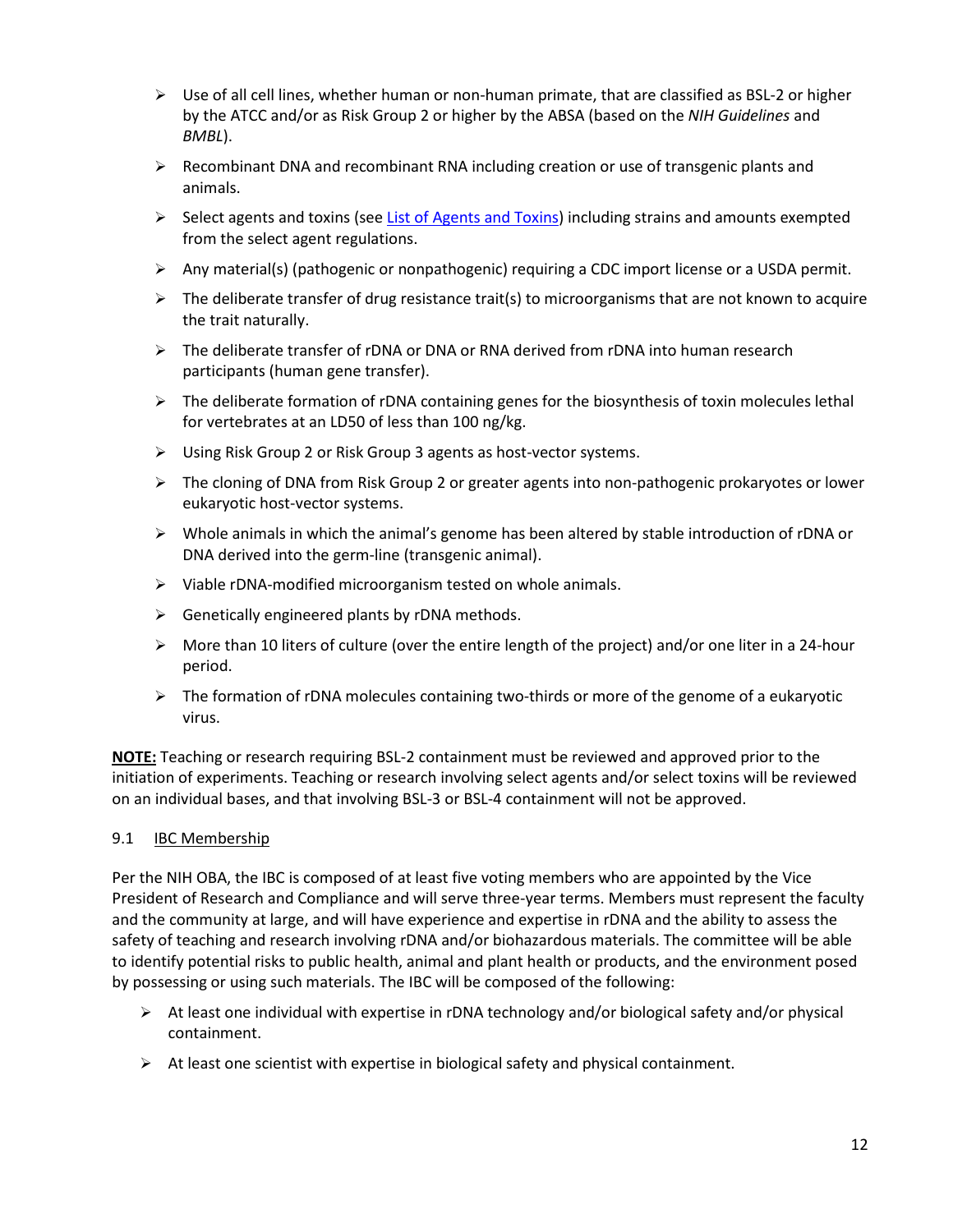- $\triangleright$  At least one individual with expertise in the use, storage, transfer, and disposal of biohazardous materials.
- $\triangleright$  At least one scientist with expertise in plant, plant pathogen, or plant pest containment principles.
- $\triangleright$  At least one scientist with expertise in animal containment principles.
- $\triangleright$  One individual representing laboratory technical staff.
- $\triangleright$  The Institutional Biological Safety Officer
- $\triangleright$  At least two members who are not affiliated with the university and who represent the interests of the surrounding community with respect to health and protection of the environment.

**NOTE:** A single member can represent more than one of the above criteria. The BSO must be affiliated with the university AR-EHS department. The IBC may invite consultants knowledgeable in community attitudes and the environment to its meetings as necessary to assist in the review process, but such consultants shall not vote.

## <span id="page-12-0"></span>9.2 IBC Chair Appointment

The IBC Chair is appointed by the Vice President for Research and Compliance and will serve a three-year term. The Chair shall be a tenured or tenure-track faculty member that is currently pursuing research involving rDNA and/or biohazardous materials.

#### <span id="page-12-1"></span>9.3 IBC Chair Responsibilities

The Chair shall preside over the IBC meetings, serve as one of two contacts for all regulatory agencies (in addition to the BSO), and act as a liaison between the academic community and the IBC. The IBC members will vote on a member of the IBC to serve as Vice Chair in his/her absence. The Chair will divide the IBC into subcommittees that will review all submitted teaching or research protocols to determine their exempt or non-exempt status and provide details back to the entire IBC.

## <span id="page-12-2"></span>9.4 IBC Regular Meetings and Minutes

The IBC will publicly meet at least four times each fiscal year and more often as necessary to review and approve protocols and conduct continual review or approved protocols. Scheduled meetings of the IBC will be maintained on the IBC website under AR-EHS. Prior to each regular meeting, the IBC Chair will send every member of the IBC a copy of all materials to be reviewed at the meeting.

Minutes of IBC meetings will include the following:

- $\triangleright$  Attendance of members and guests.
- All IBC actions taken on each reviewed protocol and any required modifications for IBC approval.
- $\triangleright$  Record of members who were not present due to conflict of interest.
- $\triangleright$  The basis for rejecting any protocols that are reviewed.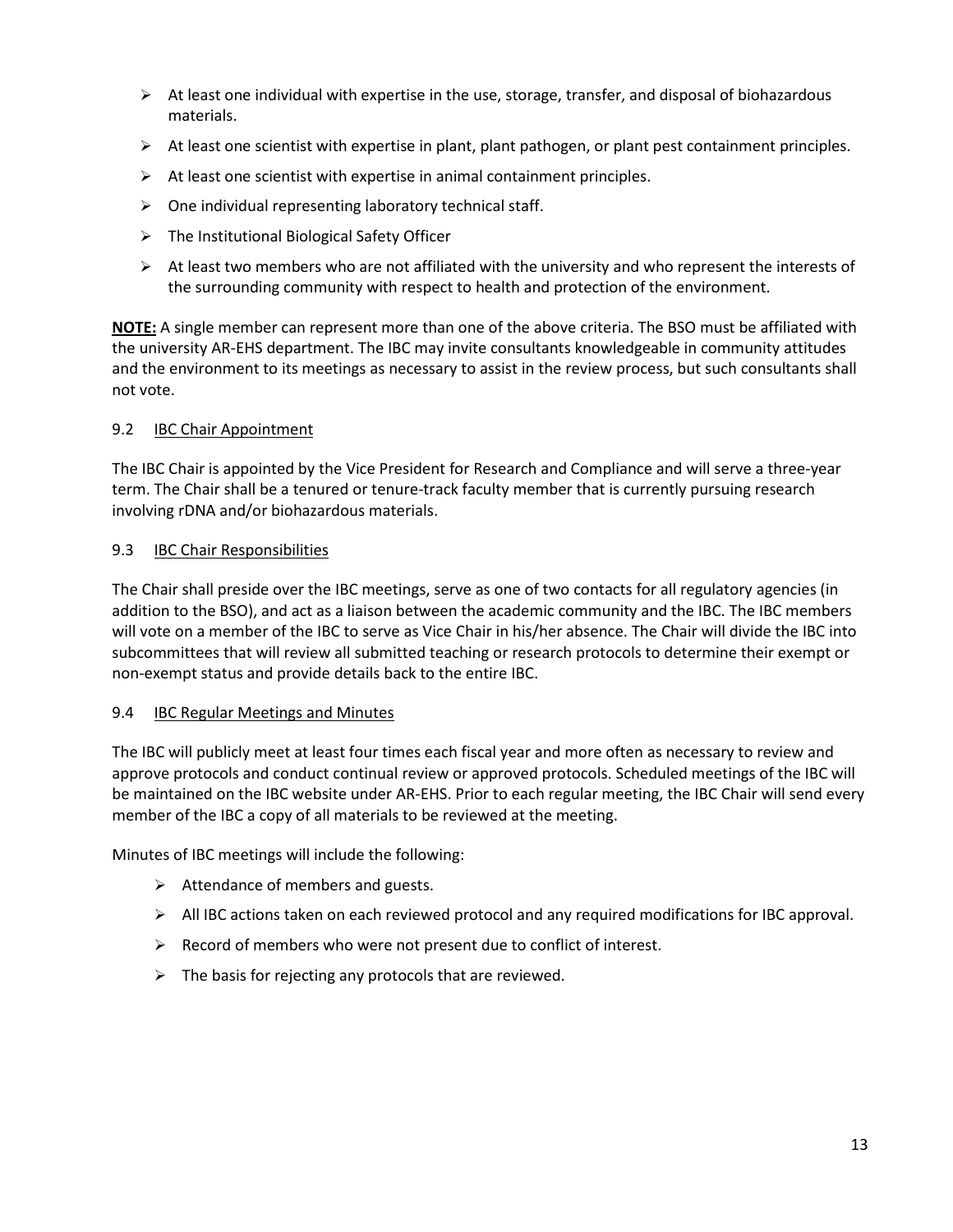The *NIH Guidelines* cite many items that the IBC should consider as appropriate with respect to the review of proposed rDNA teaching or research. These are described in Section II-A and Section III of the *NIH Guidelines*.

- $\triangleright$  Agent characteristics (e.g. virulence, pathogenicity, environmental stability).
- $\triangleright$  Types of manipulations planned.
- $\triangleright$  Source(s) of the inserted DNA sequences (e.g. species).
- $\triangleright$  Nature of the inserted DNA sequences (e.g. structural gene, oncogene).
- $\triangleright$  Host(s) and vector(s) to be used.
- $\triangleright$  Whether an attempt will be made to obtain expression of a foreign gene, and if so, the protein that will be produced.
- $\triangleright$  Containment conditions to be implemented.

An applicable section of the *NIH Guidelines* (e.g. Section III-D-1, Section III-E-1, etc.). IBC meeting minutes will include references for each of the above criteria, as appropriate, for each reviewed protocol. The intent of the minutes will be to provide sufficient detail about the discussions of these matters to document the committee's rationale for particular decisions. All minutes will be made publicly available by the university upon request.

#### <span id="page-13-0"></span>9.5 Emergency Meetings

The IBC Chair may call an emergency meeting of the IBC as necessary to address noncompliance issues or serious/unexpected events involving biohazardous materials at the university.

#### <span id="page-13-1"></span>9.6 Attendance and Quorum

Members are expected to attend the majority of all IBC meetings, whether regular or emergency meetings. Those that attend 50% or less of the total meetings in a fiscal year will be contacted by the IBC Chair to increase their attendance. Members who fail to attend on a regular basis will be removed from the committee.

In order to conduct business at any IBC meeting, a majority of voting members must be present. The final approval or rejection of non-exempt protocols involving rDNA and/or biohazardous materials requires a majority vote of present voting IBC members. Members who have a conflict of interest in the project (i.e. are acting as the PI, CI, or CC, have a financial interest in the project, etc.) shall not be present during the IBC's initial or continuing review (deliberations and voting) of the protocol. Those with a conflict of interest are still required to submit any information requested by the IBC. If a quorum is lost at any time during the meeting, the meeting will be adjourned and no further action shall be taken by the IBC until a quorum is established.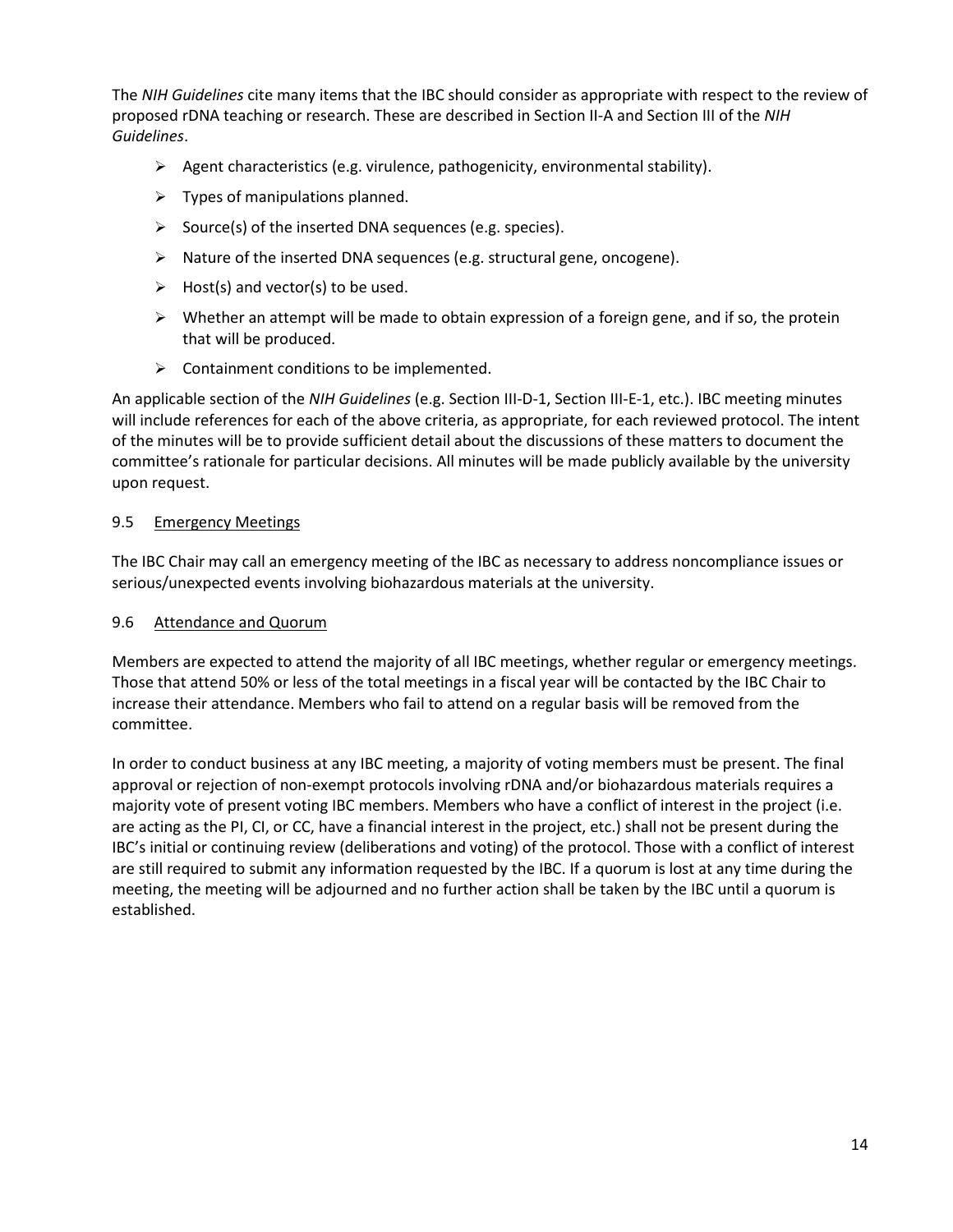#### <span id="page-14-0"></span>9.7 **IBC Records Retention**

The following records will be retained by the IBC Chair for a minimum of three years after the completion of the research or teaching protocol:

- $\triangleright$  IBC meeting minutes
- $\triangleright$  All protocols and attachments
- $\triangleright$  List of all IBC members

All IBC policies will be maintained by the IBC on the AR-EHS websites. The IBC will maintain its original NIH OBA registration, and all correspondence, annual reports, and notices of new members until the IBC is no longer registered with NIH OBA.

#### <span id="page-14-1"></span>9.8 Incident Reporting Requirements

Any and all teaching and/or laboratory incidents must be reported to the PI, CI, or CC. Any incident that exposes or has the potential to expose any individual, either directly or indirectly, to any uncontained agent, toxin or chemical must be immediately reported on the day of occurrence to AR-EHS, the BSO, and the IBC Chair. As per Section IV-B-2-b-(7) of the *NIH Guidelines*, registered IBCs are required to report on behalf of their institutions "any significant problems, violations of the *NIH Guidelines*, or any significant research [or teaching]-related accidents and illnesses" to the NIH OBA within 30 days of the occurrence of the event. In the case of exposure in a BSL-2 setting, all spills and incidents must be reported to the NIH OBA immediately. Significant problems that must be reported include, but are not limited to, any overt exposure or potential exposure such as a needle stick, splash, or contamination from equipment failure. Significant events may also occur due to a breach in containment that may be determined to exert an overt or potential exposure to any individual. Because rDNA is considered biohazardous, any and all incidents involving disposal of rDNA must also be reported. The University considers **ALL** rDNA and/or biohazardous incidents to be reportable to the BSO, IBC and AR-EHS, regardless of whether they have been determined to be exempt from the *NIH Guidelines*. A mandatory investigation and internal report will be completed for all incidents. If there is any doubt in what events should or should not be reported, consult with the BSO or the IBC Chair.

#### <span id="page-14-2"></span>9.8.1 Method of Adverse Event Reporting

It is the responsibility of the PI, CI, or CC to be properly trained, and to train all personnel in proper safety methods and adverse event reporting. Any incident must be immediately reported to the BSO, whose contact information can be found on the AR-EHS website as well as the IBC chair. A phone call to the University Police Department will also result in contact of the safety officer and IBC Chair.

The BSO or IBC chair will report all significant incidents involving rDNA and/or biohazardous materials to the IBC via the Rapid Response Team (RRT). The RRT is a subcommittee of the IBC appointed annually by the IBC Chair. Permanent members of the RRT include the BSO, IBC Chair, RSO, and the Director of AR-EHS. The RRT will evaluate any incident that involves rDNA and/or biohazardous materials within 24 hours of receiving the report, and immediately notify all members of the IBC, AR-EHS, and the IO.

It is preferred that all personnel submit the Adverse Event Form when submitting a report to the BSO and IBC chair, however, depending on the time of occurrence and severity of the event, this may not be the case. The RRT will use the Adverse Event Form to make a formal report to the IBC and IO, and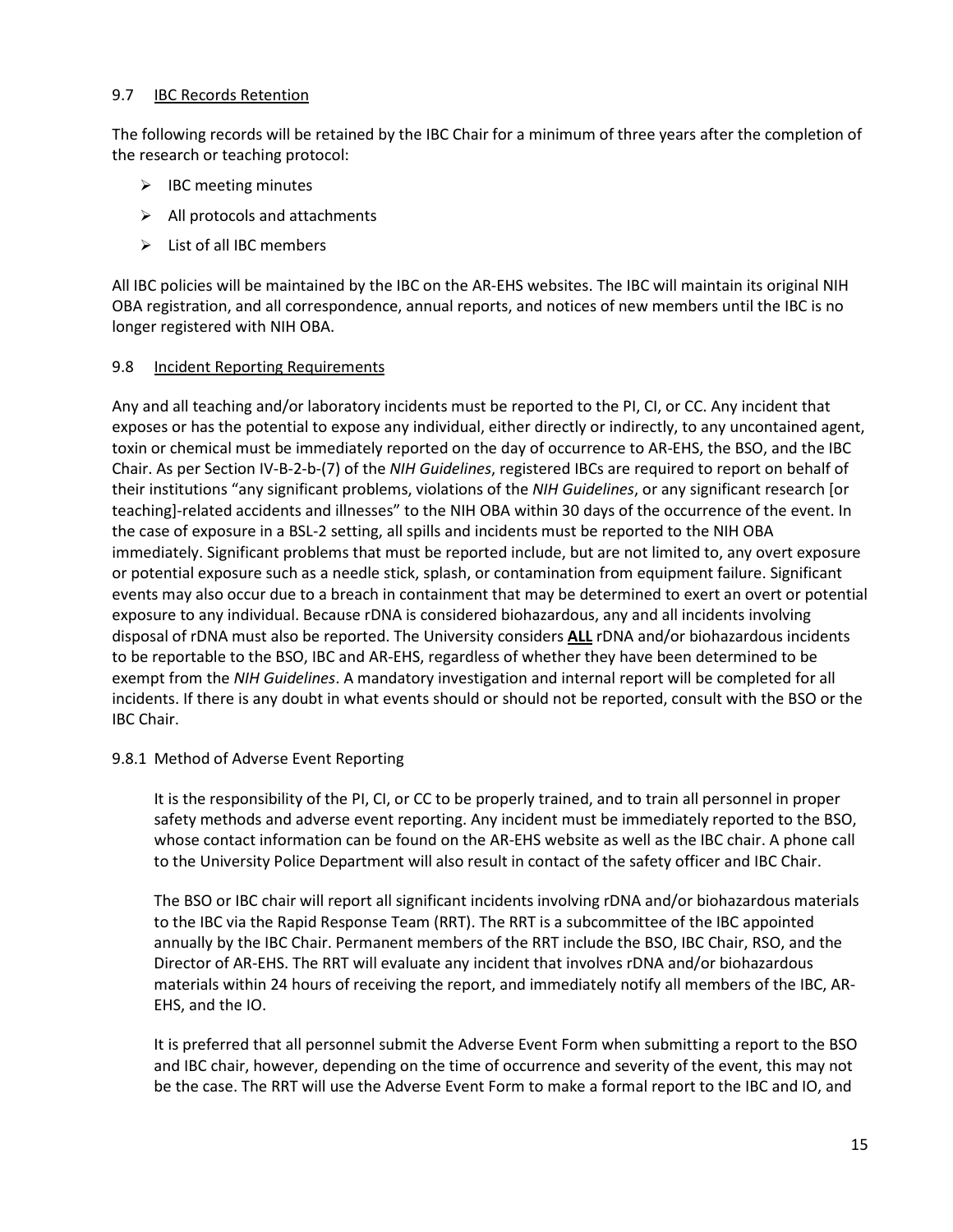in required instances to the NIH OBA. The IBC is responsible for review of all reported incidents provided by the RRT.

#### <span id="page-15-0"></span>9.9 Compliance Oversight and Appropriate Actions Taken

The IBC has authority and is required to address all non-compliance issues with these University policies and procedures or the *NIH Guidelines*, the BMBL, or other state and federal requirements. Non-compliance of any type can result in the IBC taking one or more of the following actions:

- $\triangleright$  Suspending the use and/or storage of rDNA and/or biohazardous material.
- $\triangleright$  Termination of the IBC approved protocol for the rDNA and/or biohazardous material.
- $\triangleright$  Confiscation of the rDNA and/or biohazardous material.
- $\triangleright$  Destruction of the rDNA and/or biohazardous material.
- $\triangleright$  Any action necessary to protect the public and/or the university including transfer of locks on research labs and/or teaching classrooms/labs to suspend activity.
- $\triangleright$  Reporting to the NIH, CDC, USDA, and/or any other local, state, or federal agency.

## <span id="page-15-1"></span>**10. IBC Review**

Any faculty, staff, or personnel that desires to possess or use rDNA and/or biohazardous materials, including those whose protocols are deemed exempt by the *NIH Guidelines*, must submit a protocol permit registration document with the IBC. The IBC will review and approve any and all teaching and/or research activities involving (1) rDNA, (2) infectious agents capable of infecting humans, animals, or plants, (3) any other potentially biohazardous materials. Note that neither the university, nor the IBC, will approve any use or possession of select agents and toxins. Any questions on exemptions to the select agents and toxins should be directed to the IBC Chair. Some federal regulations allow exemption for some types of rDNA use, however, an application for all rDNA projects must be submitted to the IBC so that the IBC is aware of the activities and can verify that they are exempt.

No personnel will obtain or use rDNA and/or biohazardous materials as outlined in section 9.c. above until the respective protocol has been approved by the IBC. Modifications of approved protocols should not occur until approved by the IBC.

## <span id="page-15-2"></span>10.1 IBC Review of Teaching and/or Research Involving rDNA and/or Biohazardous Materials

Any teaching or research involving rDNA and/or biohazardous materials as outlined in section 9.c. above conducted on or in university owned property is subject to review and approval by the IBC. The PI, CI, or CC must submit an IBC Permit Registration form to the IBC Chair. Approval must be obtained before initiating any teaching or research involving rDNA and/or biohazardous materials.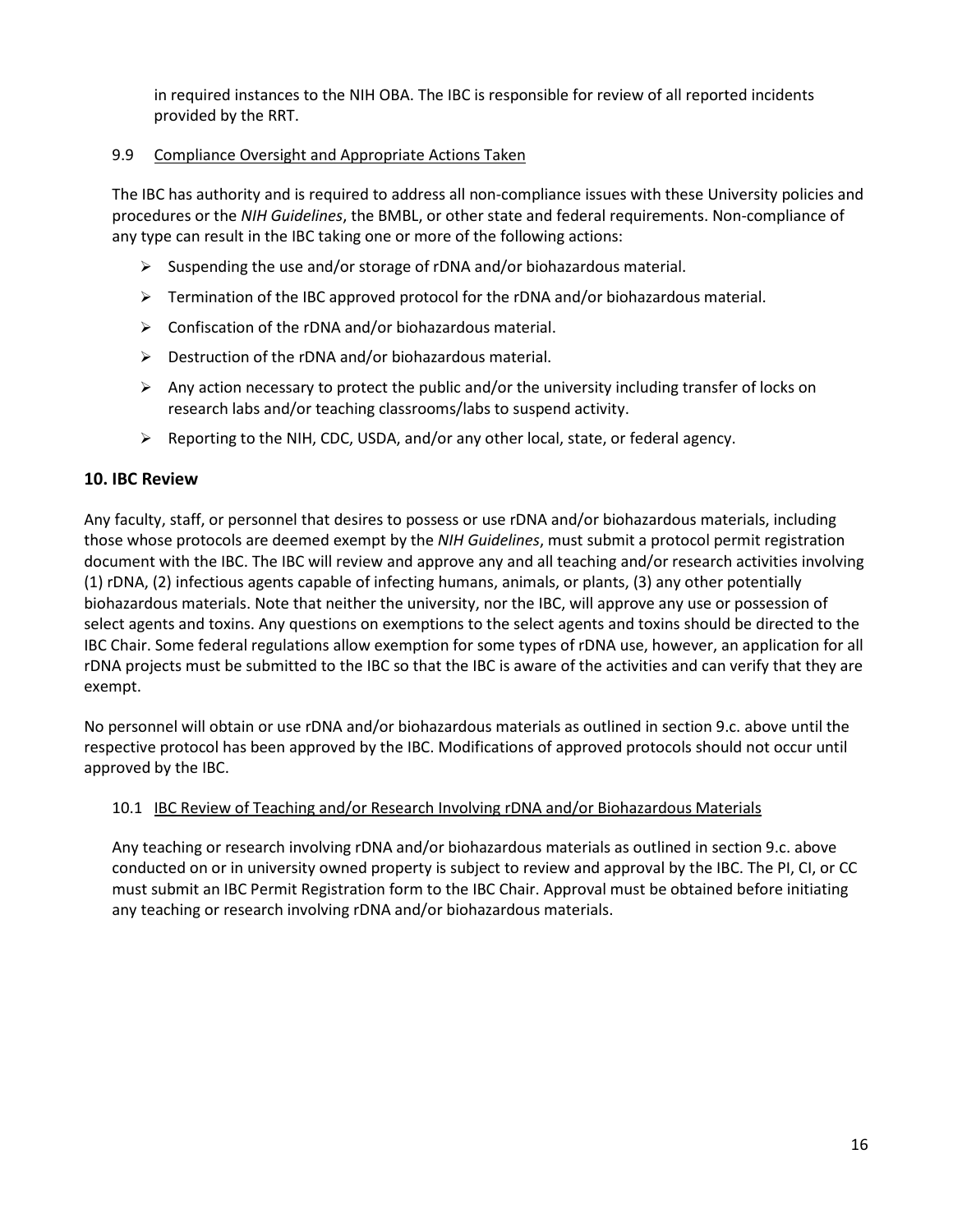If teaching or research involving rDNA falls into any of the conditions below, approval by the NIH, NIH OBA, and its committees, in addition to the IBC, is required:

- Experiments Requiring IBC Approval, RAC Review, and NIH Director Approval Before Initiation (See *NIH Guidelines*, Section III-A) – This includes experiments considered as Major Actions under the *NIH Guidelines* and experiments involving the deliberate transfer of a drug resistance trait to microorganisms that do not acquire the trait naturally, if such acquisition could compromise the use of the drug to control disease in humans, veterinary medicine, or agriculture.
- Experiments Requiring NIH OBA and IBC Approval Before Initiation (See *NIH Guidelines*, Section III-B) – This covers experiments involving the cloning of toxin molecules with LD50 of less than 100 ng/kg body weight.
- Experiments Requiring IBC and IRB Approvals and RAC Review Before Research Participant Enrollment (See *NIH Guidelines*, Section III-C) – These experiments involve the deliberate transfer of rDNA, or DNA or RNA derived from rDNA, into human subjects (human gene transfer).
- Experiments Requiring IBC Approval Before Initiation (See *NIH Guidelines*, Section III-D) Full board review and approval required before commencing research. This category covers the following subsections: (1) experiments using RG-2, RG-3, RG-4 or restricted agents as host-vector systems; (2) experiments in which DNA from RG-2, RG-3, RG-4, or restricted agents is cloned into nonpathogenic prokaryotic or lower eukaryotic host-vector systems; (3) experiments involving the use of infectious DNA or RNA viruses or defective DNA or RNA viruses in the presence of helper virus in tissue culture systems; (4) experiments involving whole animals and/or whole plants; and (5) experiments involving more than 10 liters of culture.
- Experiments Requiring IBC Notice Simultaneous with Initiation (See *NIH Guidelines*, Section III-E) This includes experiments not included in *NIH Guidelines* Sections III-A, III-B, III-D, III-F, and their subsections. Under these IBC policies, IBC approval is required prior to initiation of the teaching or research.
- Exempt Experiments (See *NIH Guidelines*, Section III-F) Refer to the list below for a list of rDNA molecules that are exempt from the *NIH Guidelines*. Under these IBC policies, protocol and approval of the exempt status by the IBC is required prior to initiation of the teaching or research. The IBC Chair has the authority to make this determination and provide information on all decisions made to the IBC through meeting agendas and minutes.

**NOTE:** If an rDNA experiment falls into *NIH Guidelines* Section III-F (Exempt) and into either Sections III-D or III-E as well, the experiment is considered exempt from the *NIH Guidelines*, but is still subject to approval of exempt status prior to initiation of teaching or research activities.

## <span id="page-16-0"></span>10.2 Notice of IBC Action

Upon review of the submitted IBC Permit Registration form, the IBC Chair will provide written notification of the IBC's decision (approved or rejected) to the PI, CI, or CC, and to the BSO and AR-EHS, as applicable. In some instances, the BSO, IBC and/or IBC Chair may require additional information to complete the review process. In such instances, the BSO or IBC Chair will contact the PI, CI, or CC to request further information, which must be submitted to the IBC before any further action will be taken regarding the IBC Permit Registration. If the requested information is not submitted to the IBC at least two weeks prior to the next scheduled IBC meeting, the respective IBC permit registration will be rejected, and the PI, CI, or CC will be required to resubmit their application.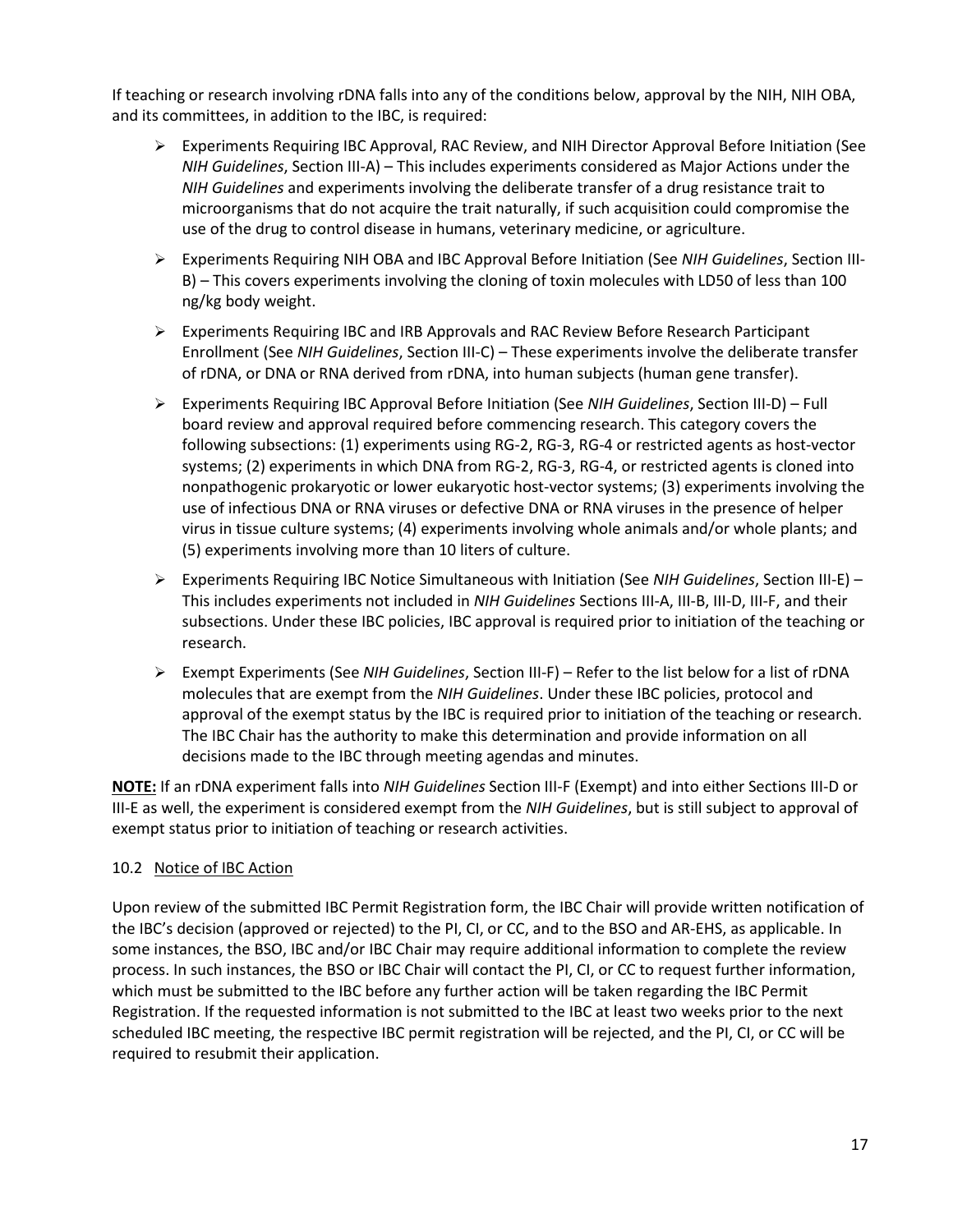## <span id="page-17-0"></span>10.3 Length of Approval of IBC Permits Involving rDNA and/or Biohazardous Materials

IBC approval of permits for rDNA and/or biohazardous materials is valid for three years. All IBC approvals must undergo an annual review, unless a shorter period is determined to be required by the IBC. The IBC will inform each PI, CI, or CC of the date upon which the annual review must be complete. Each PI, CI, or CC must submit the Annual Permit Renewal Form to the IBC at least one month prior to the next meeting of the IBC. The IBC Chair will notify the PI, CI, or CC of all decisions that are made.

## <span id="page-17-1"></span>10.4 Modifications to Approved Protocols

No changes or modifications to the approved IBC permit should be implemented without prior review and approval of the IBC. This includes, but is not limited to, modification of rDNA and/or biohazardous materials, procedure changes, changes in personnel, termination or transfer of the approved agents, or changes that increase the risk of the project and/or the biosafety level. An IBC Amendment Form must be submitted to the IBC for review and approval. The IBC Chair will notify the PI, CI, or CC, BSO and AR-EHS, as applicable, of all decisions that are made.

## <span id="page-17-2"></span>**11. Record Retention**

No official state records may be destroyed without permission from the Texas State Library as outlined in Texas Government Code, Section 441.187 and 13 Texas Administrative Code, Title 13, Part 1, Chapter 6, Subchapter A, Rule 6.7. The Texas State Library certifies Agency retention schedules as a means of granting permission to destroy official state records.

West Texas A&M University Records Retention Schedule is certified by the Texas State Library and Archives Commission. West Texas A&M University Environmental Health and Safety will follow Texas A&M University Records Retention Schedule as stated in the Standard Operating Procedure 61.99.01.W0.01 Records Management. All official state records (paper, microform, electronic, or any other media) must be retained for the minimum period designated.

# <span id="page-17-3"></span>**12. Training**

All personnel submitting an IBC Registration Permit, Annual Renewal, and/or Amendment, must complete both the Initial Biosafety Training module (valid for three years) and the Responsible Conduct in Research module (valid for one year) using the Collaborative Institutional Training Initiative (CITI) Program. Both modules must be successfully completed *prior* to submission of documents to the IBC. IBC documents will not be reviewed until training is completed.

West Texas A&M University Environmental Health and Safety will follow the Texas A&M University System Policy 33.05.02 Required Employee Training. Staff and faculty whose required training is delinquent more than 90 days will have their access to the Internet terminated until all trainings are completed. Only Blackboard and Single Sign-on will be accessible. Internet access will be restored once training has been completed. Student workers whose required training is delinquent more than 90 days will need to be terminated by their manager through Student Employment.